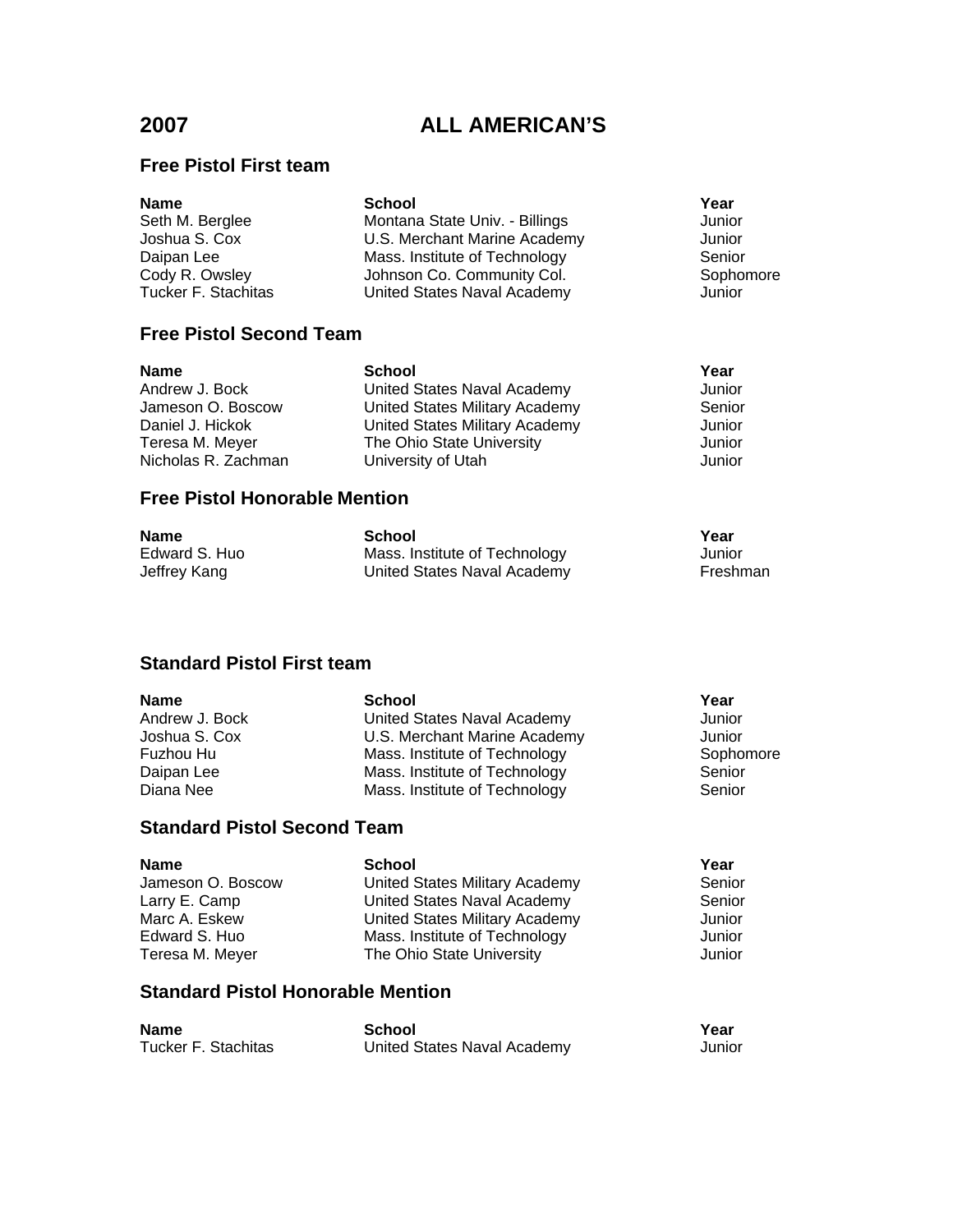### **Women's Sport Pistol First team**

**Name School School School Xear** Teresa M. Meyer The Ohio State University These Junior Diana Nee **Mass.** Institute of Technology **Senior** Senior

### **Women's Sport Pistol Second Team**

**Name School Year** Yunja Chen **Mass.** Institute of Technology **Senior** Senior Rachel J. Florea United States Naval Academy Junior<br>Kelly A. Nelan United States Naval Academy Senior Kelly A. Nelan **Inited States Naval Academy**<br>
Krystin L. Schmid **Naval State University** The Ohio State University **Senior** Senior

# **2007 ALL AMERICAN'S**

### **Air Pistol First team**

### **Name School School School Xear**

Seth M. Berglee **Montana State Univ. - Billings** Junior<br>
Daniel J. Hickok **Montana States Military Academy** Junior Cody R. Owsley **Superson Co. Community Col.** Sophomore Sophomore Cody R. Owsley and Sophomore Control Control Co<br>
The Ohio State University Collection Control Control Control Control Control Control Control Control Control Teresa M. Meyer The Ohio State University Junior Tucker F. Stachitas United States Naval Academy Junior Nicholas R. Zachman University of Utah Junior Kyle Nagao **Nagao University of California-Irvine** Senior

### **Air Pistol Second Team**

### **Name School School School Xear**

Andrew J. Bock **Confluence United States Naval Academy** Junior Joshua S. Cox U.S. Merchant Marine Academy Junior Henry L. Dominick **The Citadel Sophomore** Sophomore Daipan Lee **Mass.** Institute of Technology **Senior** Senior Casey L. Miller United States Military Academy Junior Kelly A. Nelan **National United States Naval Academy**<br>
Kimberly R. Schultz **National United States Military Academy** Sophor United States Military Academy Sophomore

Mass. Institute of Technology

### **Air Pistol Honorable Mention**

**Name School Year**

Jameson O. Boscow United States Military Academy Senior Yunja Chen Mass. Institute of Technology Krystin L. Schmid The Ohio State University Senior

United States Military Academy Junior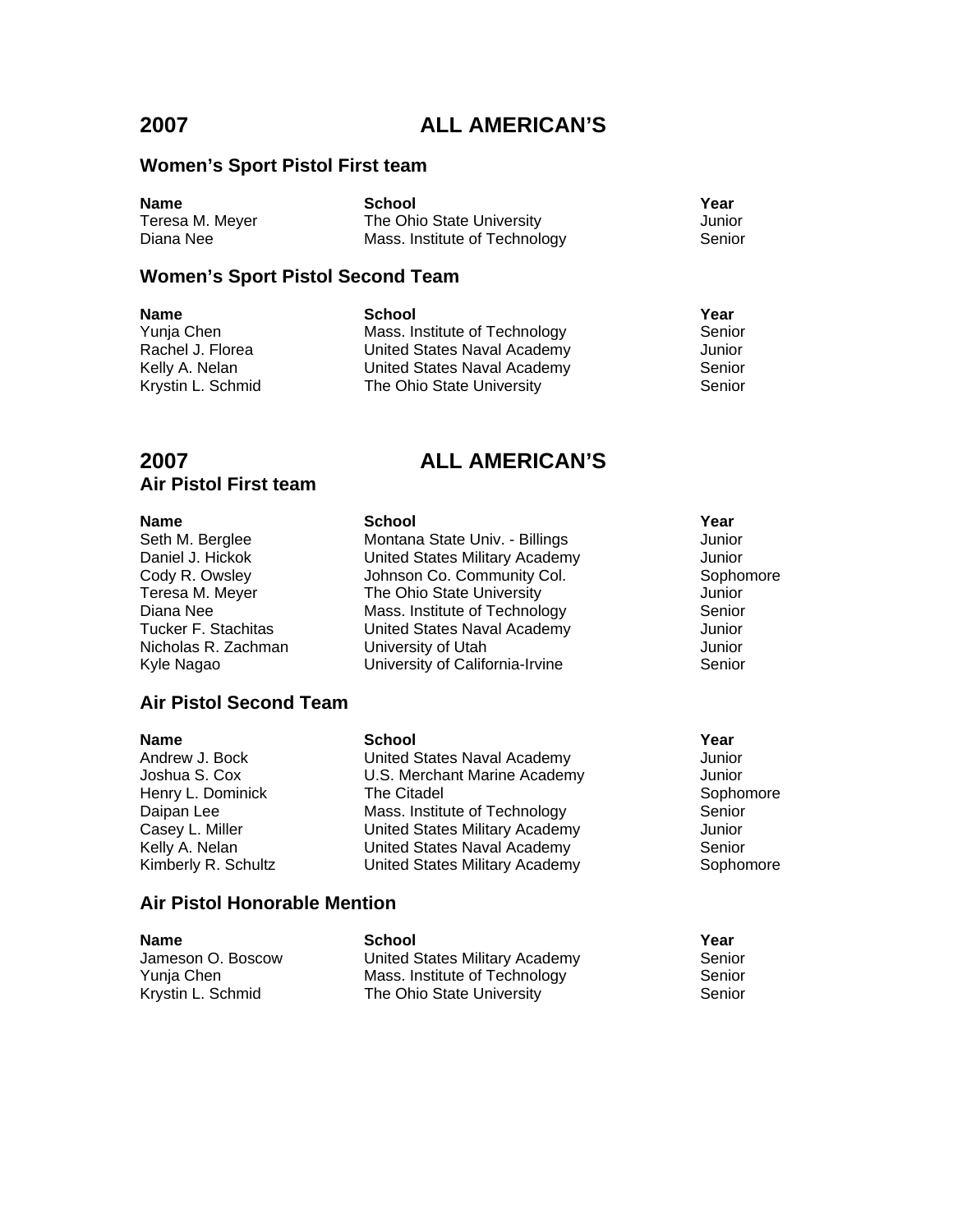### **Air Rifle First team**

### **Name School School School Xear**

Christopher R. Abalo United States Military Academy Junior Matthias Dierolf **Matthias Dierolf** University of Alaska Fairbanks<br>Michael A. Dickinson Michael A. Dickinson Michael A. Dickinson Jackson ville State University Jonathan D. Hall **Jacksonville State University** Senior Wesley W. Hess **Number Communist Communist United States Military Academy** Sophomore<br>
Phillip R. Huckaby **Supple State University** Senior Jacksonville State University **Senior** Christian Lejon University of Alaska Fairbanks Senior Matthew L. Rawlings University of Alaska Fairbanks Senior University of Alaska Fairbanks Freshman Shannon E. Wilson University of Mississippi Junior

### **Air Rifle Second Team**

### **Name School Year**

Sarah Bergman **National States Naval Academy** Senior Kristina Fehlings **Network** University of Nebraska **Senior** Senior Becky Hershberger **Becky Hershman**<br>
Lisa Kunzelman **Matter Contract Control** United States Naval Academy **Freshman** Sophomore United States Naval Academy Sophomore Erin M. Lorenzen Texas Christian University Freshman Jennifer E. Pason **Dialocat Control Control Control** Christen University of Kentucky Control Christen Senior<br>The University of Kentucky Christen Senior **University of Kentucky** Senior Stacy Underwood **University of Nebraska** Senior Bryant M. Wallizer **Murray State University** Sophomore<br>
Leah Wilcox **Murray State University of Texas El Paso** Senior University of Texas El Paso Senior

### **Air Rifle Honorable Mention**

**Name School Server School School Server Server Server Server Server Server Server Server Server Server Server** Thomas E. Csenge **The University of Kentucky** Freshman<br>
Lauren L. Sullivan **Freshman**<br>
Texas Christian University **Freshman** Lauren L. Sullivan **Texas Christian University**<br>Michael T. Tanoue **Frank Christian University of Nevada Reno** University of Nevada Reno Senior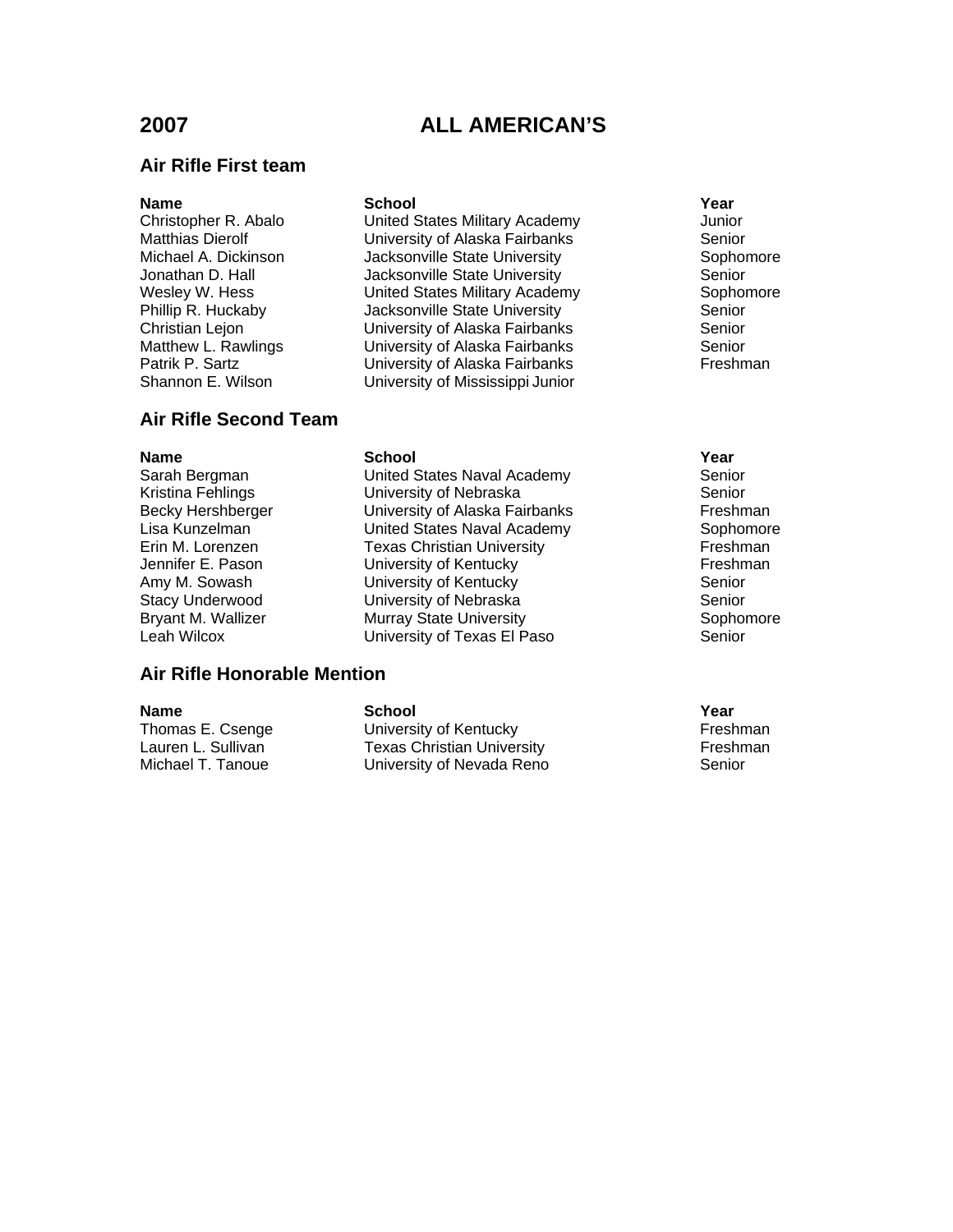### **Smallbore Rifle First team**

### **Name School School School Xear**

Christopher R. Abalo United States Military Academy Junior Thomas E. Csenge University of Kentucky Freshman University of Alaska Fairbanks Senior Michael A. Dickinson **Jacksonville State University** Sophomore Abigail J. Fong **Princeton University**<br>
Christian Lejon **Princeton University of Alaska Fairbanks** Senior University of Alaska Fairbanks<br>
University of Kentucky<br>
Freshman Jennifer E. Pason University of Kentucky Matthew L. Rawlings University of Alaska Fairbanks Senior United States Naval Academy Senior Kirsten Weiss University of Nebraska Junior

### **Smallbore Rifle Second Team**

### **Name School Year**

Joshua Albright United States Naval Academy Junior David E. Amiot United States Military Academy Junior Jace Bures **Communist Contract Contract Contract Contract Contract Contract Contract Contract Contract Contract Contract Contract Contract Contract Contract Contract Contract Contract Contract Contract Contract Contract Co** Kristina Fehlings University of Nebraska Senior Cameron R. Hicks **Murray State University** Sophomore Sophomore Brian M. Kern **Christer Contract Contract Christer** United States Military Academy Junior<br>Jennifer M. Lorenzen **M. Contract University of Mississippi** Christer Christer Christer Christer Christer Chris University of Mississippi Senior Andrew T. Roland **E. A. University of Kentucky** Sophomore Sophomore Patrik P. Sartz **E. Inc.** University of Alaska Fairbanks Freshman Stacy Underwood University of Nebraska Senior

### **Smallbore Rifle Honorable Mention**

**Name School Year**

John R. Fiddes **Intel States Military Academy** Senior<br>Simone C. Riford **Simone Senior States Christian University** Senior Streshman **Texas Christian University** Amy M. Sowash **Example 20** University of Kentucky **Senior** Senior Lauren L. Sullivan Texas Christian University Freshman